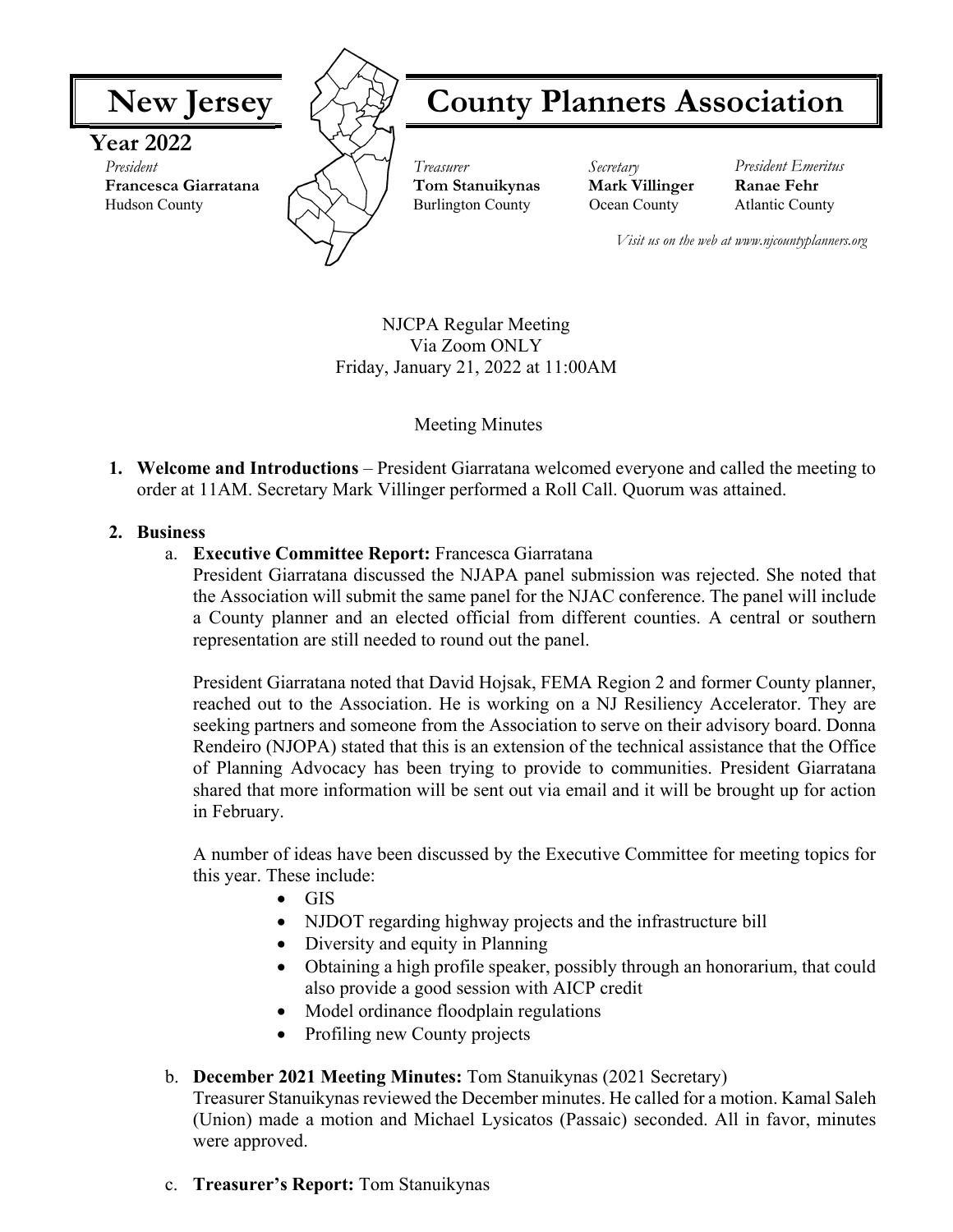Treasurer Stanuikynas reviewed the Treasurer's Report. There were no expenses or revenue this month and the account balance is the same with \$15,239.94. The Accounts Receivable estimate for 2022 utilizes the same \$100 County Membership fees. He requested comments on the fee. Kamal Saleh (Union) made motion to approve December 3rd to January 21<sup>st</sup> Treasurer's Report. Michael Lysicatos (Passaic) seconded. All in favor, the Treasurer's Report was approved.

Kamal Saleh (Union) made a motion to continue with the \$100 County Membership fee, Matthew Lawson (Mercer) seconded. All in favor, motion passed. The 2022 annual membership dues will continue at \$100 per County.

d. **Introduction of New Association Logo Options**: Sam Schroeder, Hudson County

President Giarratana shared that Executive Committee has been reviewing new logo options. Sam Schroeder, Principal Planner with Hudson shared some draft logos. Among those reviewed were updated graphics with color options. The consensus was in favor of the new color graphic. Matthew Lawson (Mercer) recommended a version without the date for future and general use. President Giarratana will share the logo by email with the Association and will look for action in February.

President Giarratana took the moment to introduce Zoe Baldwin, who served as legislative aide to Senator Loretta Weinberg. She began a new position as the NJ Director for RPA in September 2021. Zoe Baldwin said she is looking forward to collaboration with the Association. She noted her predecessor presented to the Association on accessory dwelling unit legislation. She would be happy to work together on any state and regional issues that impact the Association and its membership.

#### **3. Presentation: "Overview and Progress of the NJ 2020 Strategic Highway Safety Plan"- Khalid Shaikh, Project Manager, NJ DOT and Beth Wemple, Senior Transportation Safety Engineer, HDR**

Khalid Shaikh, NJDOT introduced his team at NJDOT and Beth Wemple of HDR, for the NJ 20202 Strategic Highway Safety Plan (SHSP). Beth Wemple, HDR planner/engineer presented on the approach and implementation of the SHSP. She noted in this update they are increasing county and municipal participation and better coordination/integration with all agencies. Emphasis areas are the goals, objectives, strategies, and actions to be achieved over 5 years. The plan focuses on 35 action items and there is opportunity for county planners to assist. They are reevaluating strategies based on current statistics of fatalities and serious injuries. They are performing outreach and want more participation from counties and municipalities. Dave Kuhn, NJDOT stated additional areas of expertise needed are healthcare and commercial vehicle/trucking industry. President Giarratana added that county planners can help with making connections for those stakeholders.

More information can be found at: https://www.saferoadsforallnj.com/resources. NJDOT is looking for people to get involved with new ideas, perspectives, and participation in emphasis area teams. They can be reached by email at: Kalid Shaikh, NJDOT: Khalid.shaikh@ot.nj.gov David Martin, HDR: david.martin1@hdrinc.com Pankti Mehta, HDR: pankti.mehta@hdrinc.com

**4. Presentation: "NJ – State and County Results from the 2020 Census" - David J. Kraiker, Data Dissemination & GIS Specialist US Census Bureau, NY Regional Office**  President Giarratana introduced David Kraiker from the NY Regional Office of the US Census Bureau, he covers northern New Jersey and some areas in the south. There are currently 6 data tables available for 2020 Census. David went through the steps on how to get this redistricting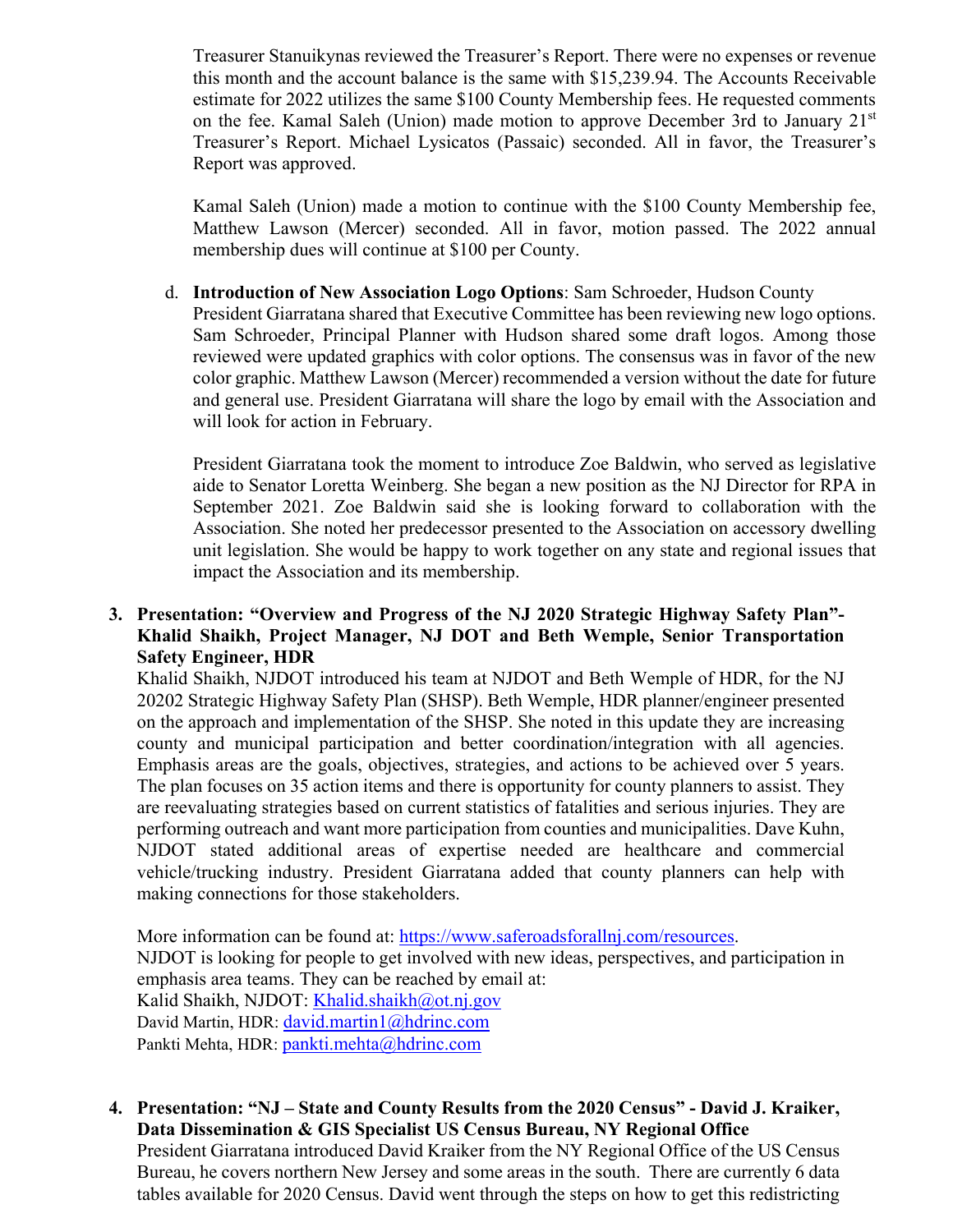data and instructed how to utilize their mapping functions. They anticipate a spring release of additional data options that will be useful for planning.

# **5. Agency / Partner Updates (NJTPA, DVRPC, SJTPO, OPA, NJDEP, NJAC, RPA, NJEDA, etc.)**

**a. NJEDA – "Brownfields Impact Fund"**, Elizabeth Limbrick, PG, LSRP, NJEDA Director, Brownfields and Sustainable Systems.

President Giarratana introduced Elizabeth Limbrick, NJ EDA Director of Brownfields and Sustainable Systems. Barbara Vadnais NJEDA. Ms. Limbrick introduce the Brownfields Impact Fund, released just yesterday. She mentioned that the program brings resources to communities to clean up their brownfields sites. There are two products within the program, communities can receive a loan or a subgrant. The loan provides \$50,000 to \$350,000 and the grant provides \$25,000 to \$350,000. There is an application fee of \$1,000 but a hardship waiver is available. The program is first come, first serve however, they are only considering applications in Community Collaborative Initiative cities for the first 90 days. April 20 the program will open throughout the state. Applicants are required to complete a prequalification form and there is no commitment. For further information visit: http://www.njeda.com/brownsfieldimpactfund

Lois Goldman, NJTPA noted that the NJTPA region's FY23 unified planning work program is being reviewed by committees in February and will be adopted in March. She noted that the Infrastructure, Investment and Jobs Act will be an important source of funding for project. The National Association of Regional Councils has provided a good summary:

https://narc.org/wp-content/uploads/2021/09/Bipartisan-IIJA-Analysis.pdf

She also noted that Robert Clark, Administrator of FHWA NJ Division will be a speaker at the Central Jersey Transportation Forum on February 28 at 1pm. Registration: https://dvrpc.zoom.us/meeting/register/tZwkf-6rrTstHdFzBkHFJp7FqECI9o802DoO

Donna Rendeiro, NJOPA, reminded everyone that the governor signed Executive Order 281 on January 11 reinstated public health emergency. Town centers and plan endorsement were included in the extension. She is reviewing the ability to not extend those municipalities that do not wish to pursue or haven't responded with the DAG.

# **6. Resolutions**

President Giarratana read a resolution of appreciation for Ranae Fehr, President Emeritus for her dedication and service to the NJCPA during her tenure as president in 2021. John Peterson moved, Walt Lane seconded. All in favor

# **7. Committee Updates**

President Giarratana mentioned the Executive Committee discussed the bylaws and subcommittees. We discussed creating an Ad Hoc Committee for review and revision of the bylaws. That Committee should meet before the February meeting.

Education committee: Ranae Fehr (Atlantic) spoke about the George Ververides Honorary Scholarship. The application is available and the NJCPA webpage. The application is open to  $3<sup>rd</sup>$ and 4<sup>th</sup> year undergraduate students in planning. NJ Universities were contacted and provided the scholarship info. Also on association twitter account.

Transportation: Kamal Saleh (Union) reported a couple items from NJ Transit. Their Board of Directors recently approved several important contracts including part of the Newark Penn Station modernization and the platform project for Trenton station. He noted that NJDOT announced a realtime traffic alert system for commercial vehicles on all 647 miles of NJ highway. The drivewise preclear software is utilized to notify commercial truck drivers of slowdowns and congestion.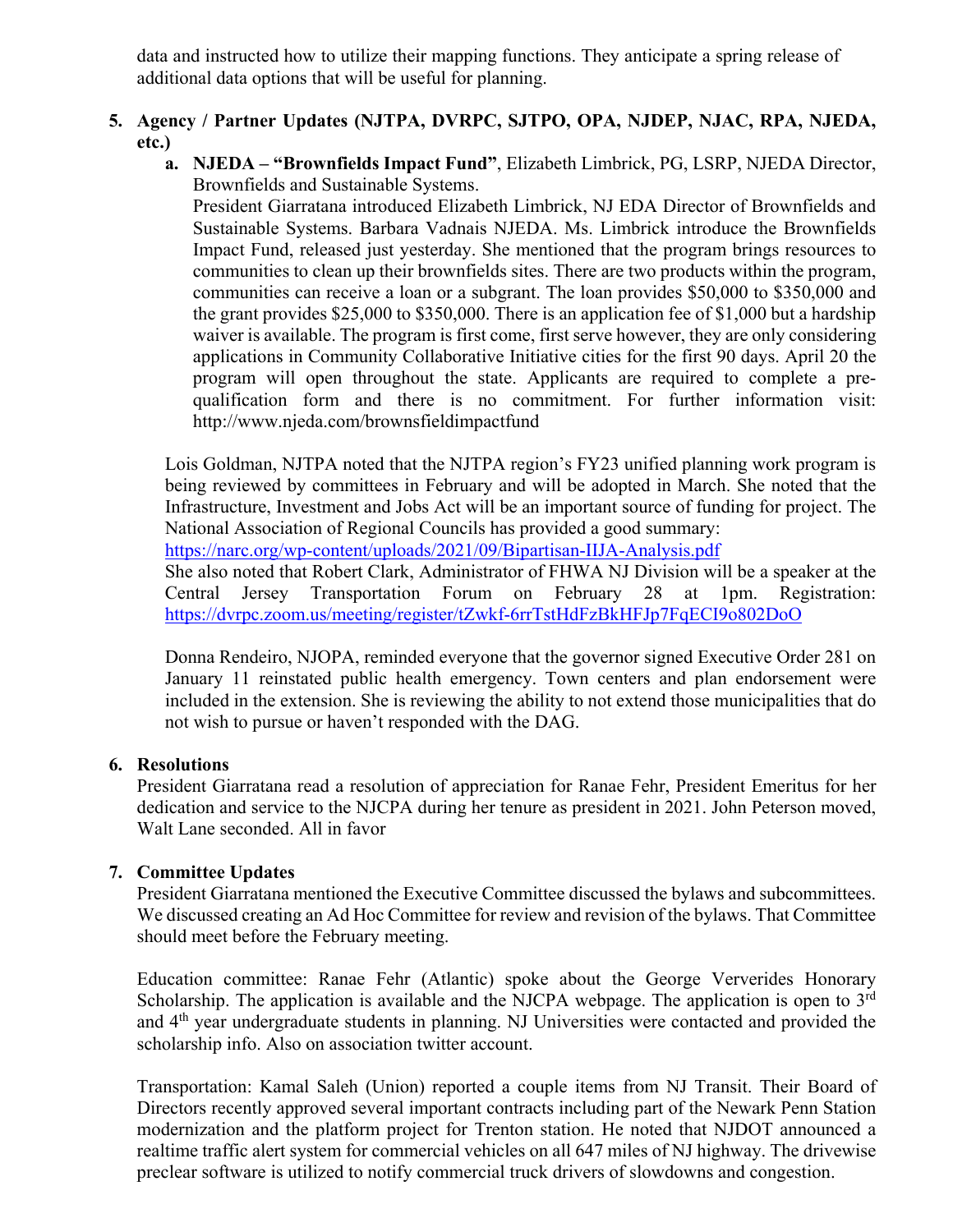#### **8. Other Updates/Necessary Business**

Andrew Lloyd (Mercer) noted for those Counties that have review authority for stormwater ordinances and plans, NJ Water Institute is providing a training on February 4<sup>th</sup> on mitigation plans.

President Giarratana did mention one housekeeping item for resolution. She asked for a motion to add Tom Stanuikynas and Mark Villinger to the Association's checking account. Kamal Saleh (Union) made the motion, Ranae Fehr (Atlantic) seconded. Motion passed.

The meeting was adjourned at 12:50pm.

#### **County Attendees**

| Ranae Fehr            | Atlantic   |
|-----------------------|------------|
| John Peterson         | Atlantic   |
| <b>Robert Lindaw</b>  | Atlantic   |
| <b>Frances Brown</b>  | Atlantic   |
| Tom Stanuikynas       | Burlington |
| Lauren Purdom         | Cape May   |
| <b>Sharon Mollick</b> | Cumberland |
| Matt Pisarski         | Cumberland |
| Kevin Force           | Hudson     |
| Francesca Giarratana  | Hudson     |
| Samuel Schroeder      | Hudson     |
| <b>Byron Nicholas</b> | Hudson     |
| Katherine Fullerton   | Hunterdon  |
| Carrie Fellows        | Hunterdon  |
| Kristopher Melchers   | Hunterdon  |
| Matthew Lawson        | Mercer     |
| Matthew Zochowski     | Mercer     |
| Regine Delcy          | Mercer     |
| Andrew Lloyd          | Mercer     |
| Harriet Honigfeld     | Monmouth   |
| Joe Barris            | Monmouth   |
| Kyle Degroot          | Monmouth   |
| Michael Popovech      | Monmouth   |
| Ashlynn Shanahan      | Monmouth   |
| Joe Barilla           | Morris     |
| Kevin Sitlick         | Morris     |
| Barbara Murray        | Morris     |
| Mark Villinger        | Ocean      |
| Sal Presti            | Passaic    |
| Jason Miranda         | Passaic    |
| Michael Lysicatos     | Passaic    |
| Katelyn Katzer        | Somerset   |
| Tom Boccino           | Somerset   |
| Adam Bradford         | Somerset   |
| <b>Walter Lane</b>    | Somerset   |
| Liza Betz             | Union      |
| Kamal Saleh           | Union      |

#### **Partner Agencies/ Presenters**

| Donna Rendeiro     | <b>OPA</b>       |
|--------------------|------------------|
| David Kraiker      | <b>US Census</b> |
| Walid Jawawdeh     | <b>NJDOT</b>     |
| Khalid Shaikh      | <b>NJDOT</b>     |
| Elizabeth Limbrick | <b>NJEDA</b>     |
| Barbara Vadnais    | <b>NJEDA</b>     |
| Kevin Murphy       | <b>DVRPC</b>     |
| Karin Morris       | <b>DVRPC</b>     |